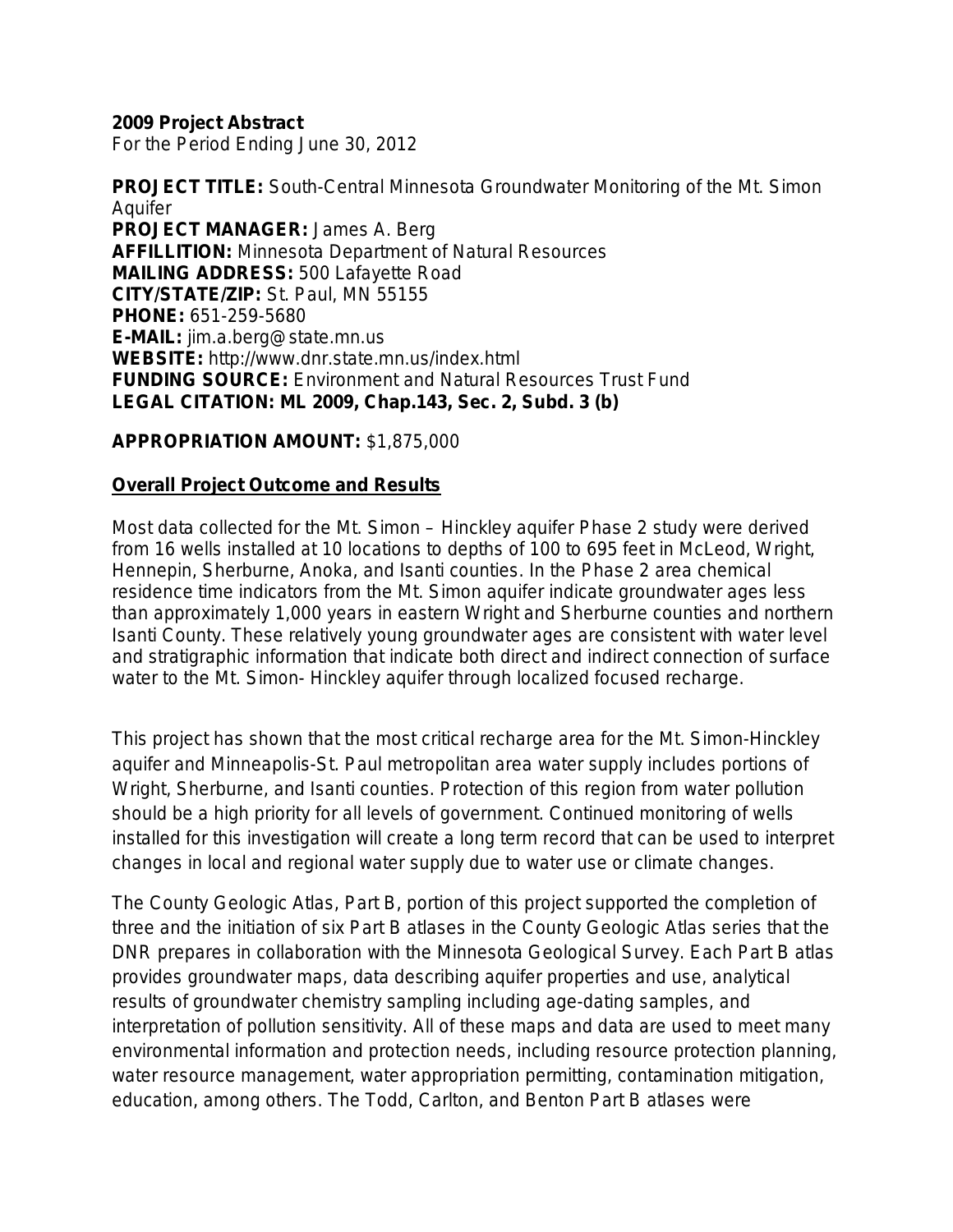completed and the Carver, McLeod, Chisago, Blue Earth, Nicollet, and Sibley Part B atlases were initiated.

# **Project Results Use and Dissemination**

The reports from this project have been available on the DNR website since the summer of 2012. The Mt. Simon project was presented as a poster at the Midwest Groundwater Association meeting in Minneapolis in October 2012. We are currently producing a short (15 minute) video highlighting some of the results of the project for presentation at future meetings and for general viewing on the internet. In addition, a summary of the project will be submitted to the Minnesota Groundwater Association for inclusion in the quarterly newsletter.

The well log and well construction information is currently available in the project report and the Minnesota Department of Health County Well Index (http://mdhagua.health.state.mn.us/cwi/cwiViewer.htm). The wells have become part of the DNR observation well network. Water level data is currently available at: [http://climate.umn.edu/ground\\_water\\_level/](http://climate.umn.edu/ground_water_level/)

Publication of Part B atlas reports include preparation and printing of the County Geologic Atlases, Part B, and delivery of printed reports to the county; preparation and delivery of Part B materials to MGS for inclusion in a DVD version of each completed project that incorporates geographic information system (GIS) files, database files, pdfs, and additional digital products. When each atlas Part B is completed a training workshop for the county and local users is held to explain the results and how the maps, data, and other information can be used to assist local water resource programs. To reach other users and audiences program staff contributed newsletter articles and presented talks and posters at conferences. Completed digital products are posted on DNR webspace

at [http://www.dnr.state.mn.us/waters/groundwater\\_section/mapping/status.html](http://www.dnr.state.mn.us/waters/groundwater_section/mapping/status.html) .

Printed reports are available for sale through MGS Map Sales

at <http://www.mngs.umn.edu/mapsales.html> .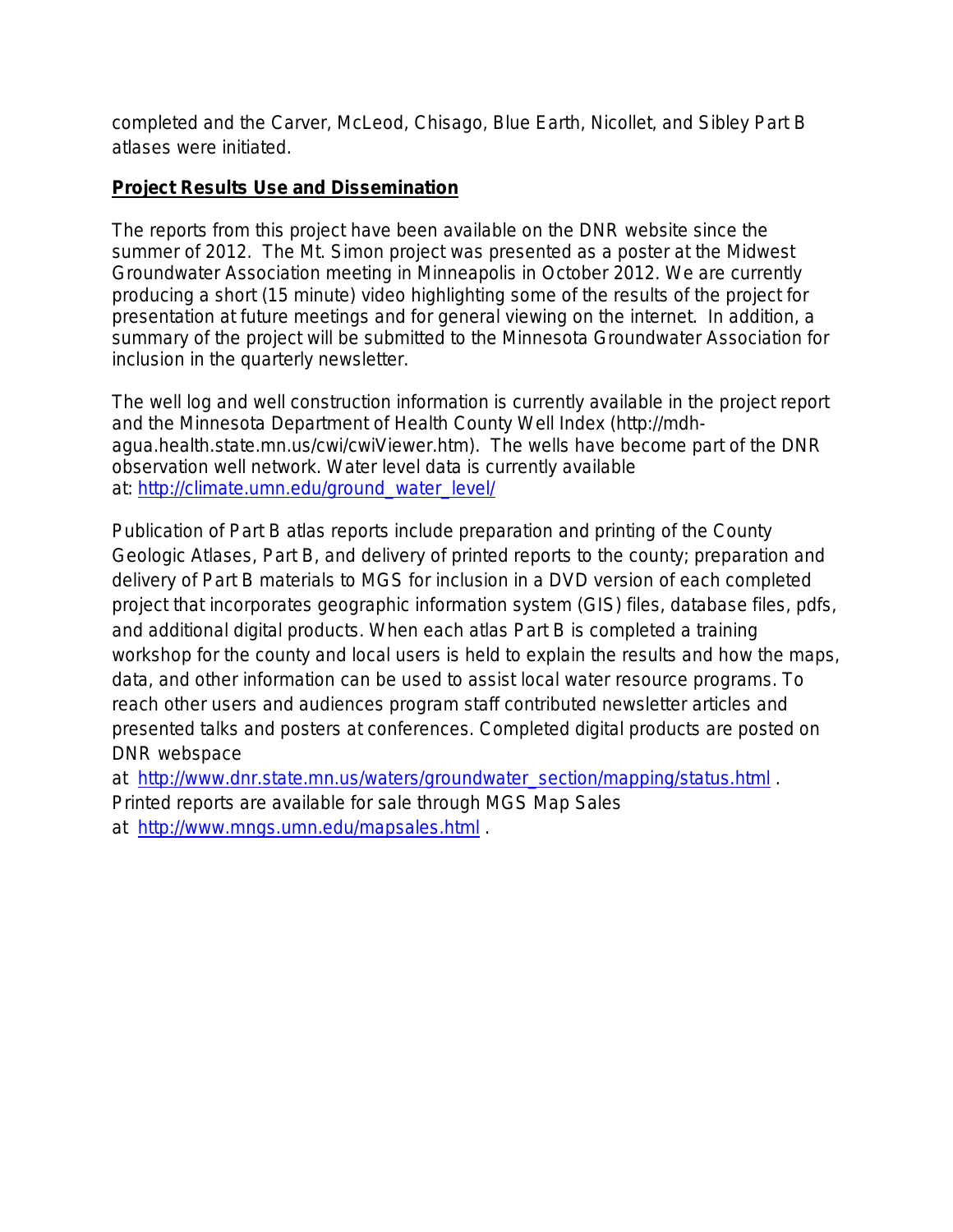# **Environment and Natural Resource Trust Fund 2008 and 2009 Work Program Final Report**

**Date of Report:** 12/18/12 **Final Report**

|                                                            | M.L. 2008 | M.L. 2009                   |
|------------------------------------------------------------|-----------|-----------------------------|
| Date of Work program Approval: June 10, 2008 June 16, 2009 |           |                             |
| <b>Project Completion Date:</b>                            |           | June, 30 2011 June 30, 2012 |

**I. PROJECT TITLES**: South-Central Minnesota Groundwater Monitoring and County Geologic Atlases (2008), County Geological Atlas and South-Central Minnesota Groundwater (2009)

| <b>Project Manager:</b>  | Jim Berg                                         |
|--------------------------|--------------------------------------------------|
| <b>Affiliation:</b>      | <b>Minnesota Department of Natural Resources</b> |
| <b>Mailing Address:</b>  | 500 Lafayette Road                               |
| City / State / Zip:      | St. Paul, MN 55155                               |
| <b>Telephone Number:</b> | 651-259-5680                                     |
| <b>E-mail Address:</b>   | jim.a.berg@state.mn.us                           |
| <b>FAX Number:</b>       | 651-296-0445                                     |
| <b>Web Page address:</b> | http://www.dnr.state.mn.us/index.html            |

**Location:** Martin, Watonwan, Brown, Nicollet, Blue Earth, and Sibley Counties (2008 project). McLeod, Wright, Sherburne, Isanti, Anoka, and Hennepin Counties (Mt. Simon aquifer monitoring - 2009 project); The Part B atlases that will be funded during the project period (2009 project) will include Todd, Carlton, McLeod, Carver, Benton, and Chisago counties.

|                                         | M.L. 2008   | M.L. 2009   | <b>Total</b> |
|-----------------------------------------|-------------|-------------|--------------|
| <b>Total Trust Fund Project Budget:</b> | \$1,600,000 | \$2,695,000 | \$4,295,000  |
| <b>DNR Total</b>                        | \$894,000   | \$1,875,000 | \$2,769,000  |
| <b>MGS Total</b>                        | \$706,000   | \$820,000   | \$1,526,000  |
| <b>DNR Trust Fund Appropriation</b>     | \$894,000   | \$1,875,000 | \$2,769,000  |
| <b>Minus Amount Spent:</b>              | \$894,000   | \$1,697,259 | \$2,591,259  |
| <b>DNR Equal Balance:</b>               | \$0         | \$177,741   | \$177,741    |

### **Legal Citation:**

**ML 2008, Chap.367, Sec. 2, Subd. 4 (h).**

### **Appropriation Language (2008):**

\$1,600,000 is from the trust fund for collection and interpretation of subsurface geological information and acceleration of the county geologic atlas program. \$706,000 of this appropriation is to the Board of Regents of the University of Minnesota for the Geological Survey to begin county geologic atlases in three counties. \$894,000 of this appropriation is to the commissioner of natural resources to investigate the physical and recharge characteristics of the Mt. Simon aquifer. This appropriation represents a continuing effort to complete the county geologic atlases throughout the state. This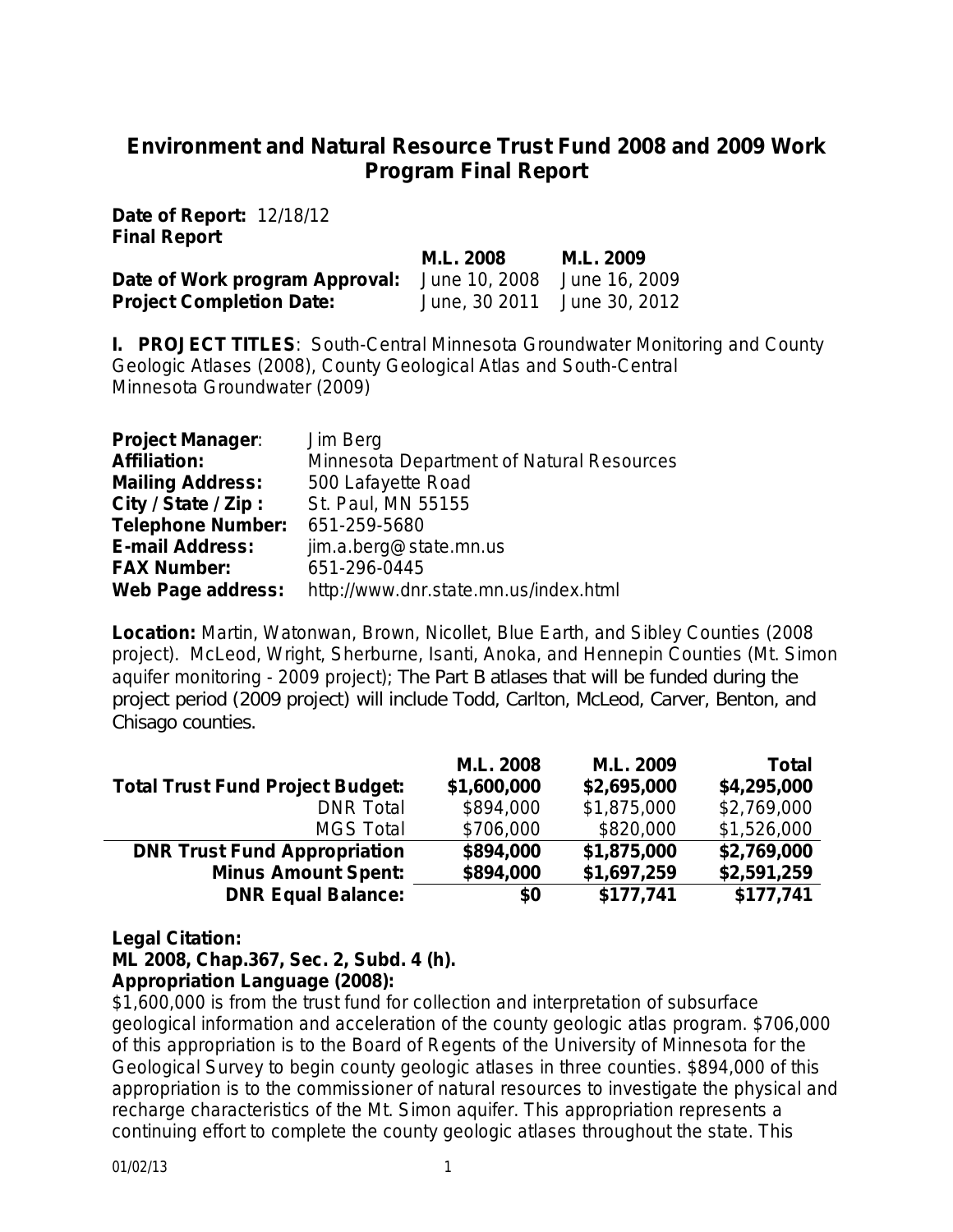appropriation is available until June 30, 2011, at which time the project must be completed and final products delivered, unless an earlier date is specified in the work program.

# **Legal Citation: ML 2009, Chap.143, Sec. 2, Subd. 3 (b) Appropriation Language (2009):**

\$2,695,000 is from the trust fund for collection and interpretation of subsurface geological information and acceleration of the county geologic atlas program. \$820,000 of this appropriation is to the Board of Regents of the University of Minnesota for the geological survey to continue and to initiate the production of county geologic atlases. \$1,875,000 of this appropriation is to the commissioner of natural resources to investigate the physical and recharge characteristics of the Mt. Simon aquifer. This appropriation represents a continuing effort to complete the county geologic atlases throughout the state. This appropriation is available until June 30, 2012, at which time the project must be completed and final products delivered, unless an earlier date is specified in the work program.

# **II and III 2008 AND 2009 FINAL PROJECT SUMMARY**:

M.L. 2008

**Abstract** 

To better understand the recharge dynamics of the Mt. Simon aquifer the western edge of this aquifer was investigated through observation well installations, water level monitoring, groundwater chemical analysis, and aquifer capacity testing.Most data collected for this study are derived from the 27 observation wells, drilled to depths of 70 to 718 feet, that were installed at 14 locations by contracted drilling companies.

The combination of chemical residence time indictors, continuous water level data from nested well locations, and a general knowledge of the regional hydrostratigraphy, shows the Mt. Simon aquifer in this region has a very slow recharge rate from a large source area located south of the Minnesota River, and a smaller source area located in the northern portion of the study area. The younger <sup>14</sup>C residence time values of Mt. Simon groundwater (7,000-8,000 years) from this project roughly correspond to a time after the last ice sheet had receded from southern Minnesota suggesting groundwater in the Mt. Simon aquifer in this region began as precipitation that infiltrated during the post-glacial period. The stable isotope data of oxygen and hydrogen support this conclusion. A recharge estimate of the Mt. Simon aquifer south of the Minnesota River based on these minimum residence time data suggest a rate of approximately 0.49 cm/year. The resulting 1.2 billion gallons/year of recharge from the southern source area is less than the approximately 2.2 billion gallons were pumped out of the Mt. Simon aquifer in this area in 2009. Continued monitoring of the observation wells in this region should help determine if more water is being used compared to recharge. A major accomplishment of this project is the creation of a network of observation well nests along the western margin of the Mt. Simon Sandstone that is considered an important recharge area for the aquifer. Long term water level and geochemistry data from these wells will enable future hydrologists to evaluate the local and regional effects of Mt. Simon aquifer groundwater pumping in the region.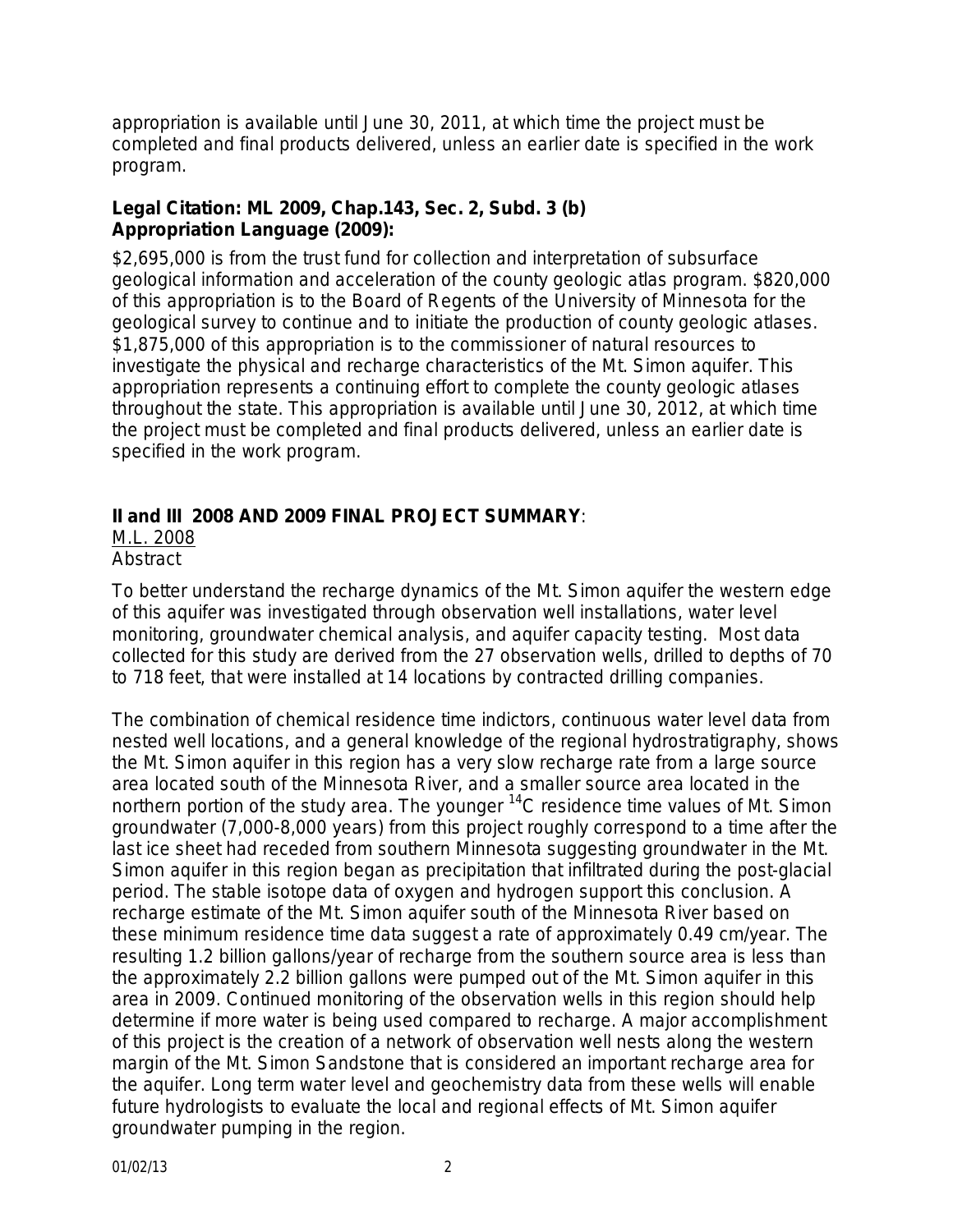(http://files.dnr.state.mn.us/publications/waters/south\_central\_mn\_gw\_monitoring.pdf).

A document titled "Minnesota Groundwater Level Monitoring Network-Guidance Document for network Development" was also completed as part of this project. The Guidance Document outlines how Minnesota's current groundwater level monitoring network of approximately 750 wells should be expanded to meet monitoring needs. This expansion is necessary because large areas in Minnesota are not adequately monitored. Many areas of Minnesota are underlain by multiple aquifers, all of which must be considered in developing the long-term network that will provide adequate resource data

(http://files.dnr.state.mn.us/publications/waters/groundwater\_network\_guidance.pdf).

### M.L. 2009

Most data collected for the Mt. Simon – Hinckley aquifer Phase 2 study were derived from 16 wells installed at 10 locations to depths of 100 to 695 feet in McLeod, Wright, Hennepin, Sherburne, Anoka, and Isanti counties. In the Phase 2 area chemical residence time indicators from the Mt. Simon aquifer indicate groundwater ages less than approximately 1,000 years in eastern Wright and Sherburne counties and northern Isanti County. These relatively young groundwater ages are consistent with water level and stratigraphic information that indicate both direct and indirect connection of surface water to the Mt. Simon- Hinckley aquifer through localized focused recharge.

This project has shown that the most critical recharge area for the Mt. Simon-Hinckley aquifer and Minneapolis-St. Paul metropolitan area water supply includes portions of Wright, Sherburne, and Isanti counties. Protection of this region from water pollution should be a high priority for all levels of government. Continued monitoring of wells installed for this investigation will create a long term record that can be used to interpret changes in local and regional water supply due to water use or climate changes. The County Geologic Atlas, Part B, portion of this project supported the completion of three and the initiation of six Part B atlases in the County Geologic Atlas series that the DNR prepares in collaboration with the Minnesota Geological Survey. Each Part B atlas provides groundwater maps, data describing aquifer properties and use, analytical results of groundwater chemistry sampling including age-dating samples, and interpretation of pollution sensitivity. All of these maps and data are used to meet many environmental information and protection needs, including resource protection planning, water resource management, water appropriation permitting, contamination mitigation, education, among others. The Todd, Carlton, and Benton Part B atlases were completed and the Carver, McLeod, Chisago, Blue Earth, Nicollet, and Sibley Part B atlases were initiated.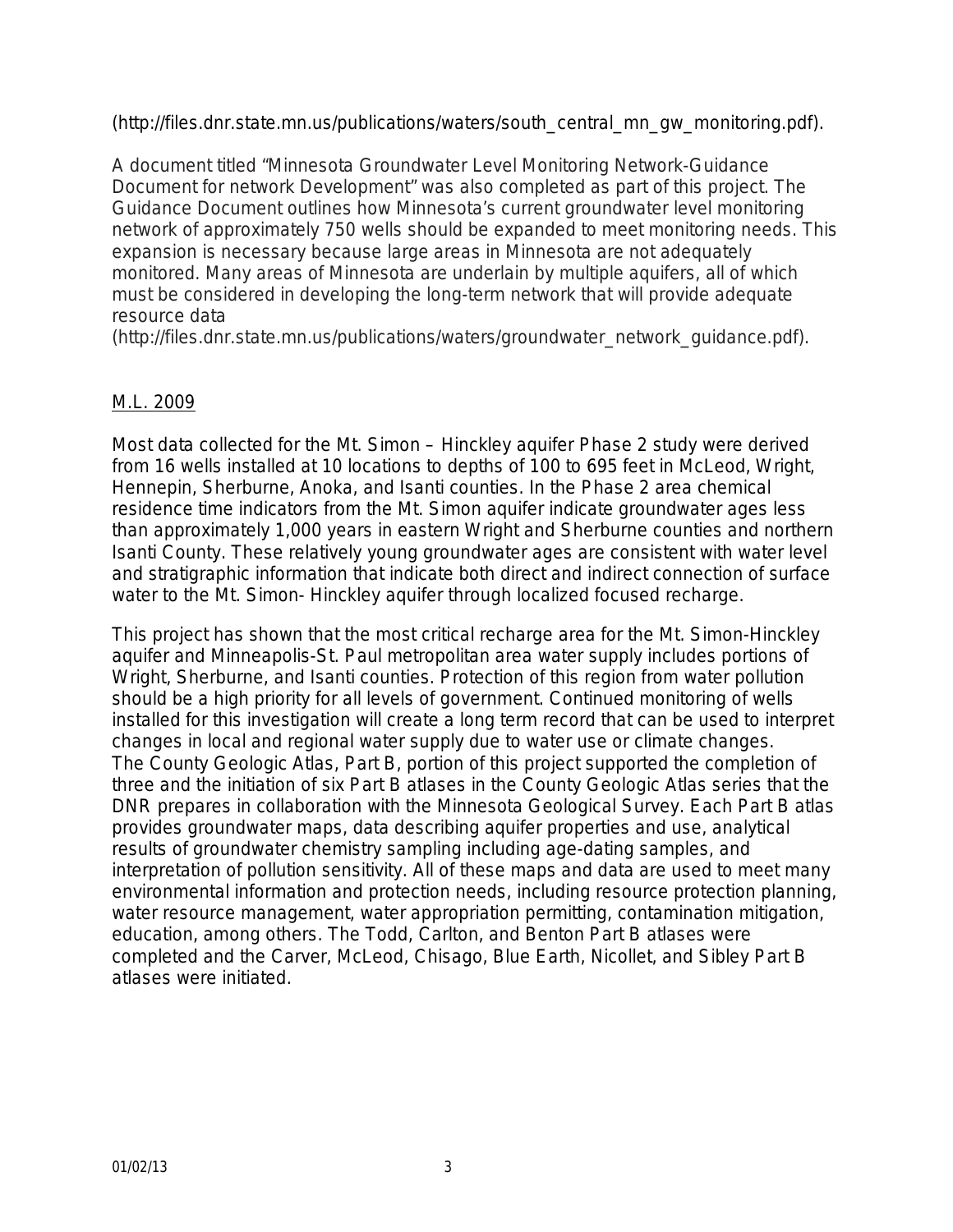# **IV. OUTLINE OF PROJECT RESULTS***:*

**Result 1:** Groundwater level monitoring guidance document

**Description:** The purpose of this document is to create a strategic plan for developing a statewide network of water level monitoring wells (observation wells). The document, created by DNR Waters, will review the current state of Minnesota's network, monitoring frequency, database protocols, costs, data uses, and limitations. The document will include a review of networks in other states or countries that may have advantageous approaches that the Minnesota DNR could consider. Finally, the document will make recommendations for how to evaluate the adequacy of the existing network and make recommendations for improving the existing network.

| <b>Summary Budget Information for Result 1:</b> |           |           |              |
|-------------------------------------------------|-----------|-----------|--------------|
|                                                 | M.L. 2008 | M.L. 2009 | <b>Total</b> |
| <b>Trust Fund Budget:</b>                       | \$33,000  | \$0       | \$33,000     |
| <b>Amount Spent:</b>                            | \$33,000  | \$0       | \$33,000     |
| <b>Balance:</b>                                 | \$0       | \$0       | \$0          |

| <b>Deliverable</b>                                                                          | <b>Completion Date</b> | <b>Budget</b> | <b>Status</b> |
|---------------------------------------------------------------------------------------------|------------------------|---------------|---------------|
| 1. Existing sources of information from<br>other states and countries.                      | 1/05/09                | \$1,000       | complete      |
| 2. Information and status of the<br>Minnesota observation well network.                     | 7/1/09                 | \$1,000       | complete      |
| 3. Information and methods used by<br>other government entities                             | 12/1/09                | \$11,000      | complete      |
| 4. Final Report: Information and<br>recommendations for Minnesota<br>groundwater monitoring | 5/31/11                | \$20,000      | complete      |

# **Completion Date:** M.L. 2008: 5/31/11

# **Final Report Summary** (guidance document):

Minnesota's environmental and economic future depends on a continued and available supply of groundwater that is managed sustainably. The Minnesota Department of Natural Resources is responsible for managing the quantity of groundwater use through appropriation permits and monitoring water levels. Groundwater quantity estimates for management purposes depend on a historical record of water level measurements. However, the state's current groundwater level monitoring network does not provide adequate statewide groundwater quantity information because many areas and groundwater resources are unmonitored.

This Guidance Document outlines how Minnesota's current groundwater level monitoring network of approximately 750 wells should be expanded to approximately 7000 groundwater level monitoring wells to meet monitoring needs. This expansion is necessary because large areas in Minnesota are not adequately monitored. Many areas of Minnesota are underlain by multiple aquifers, all of which must be considered in developing the long-term network that will provide adequate resource data. A more complete and integrated network of groundwater level monitoring wells will provide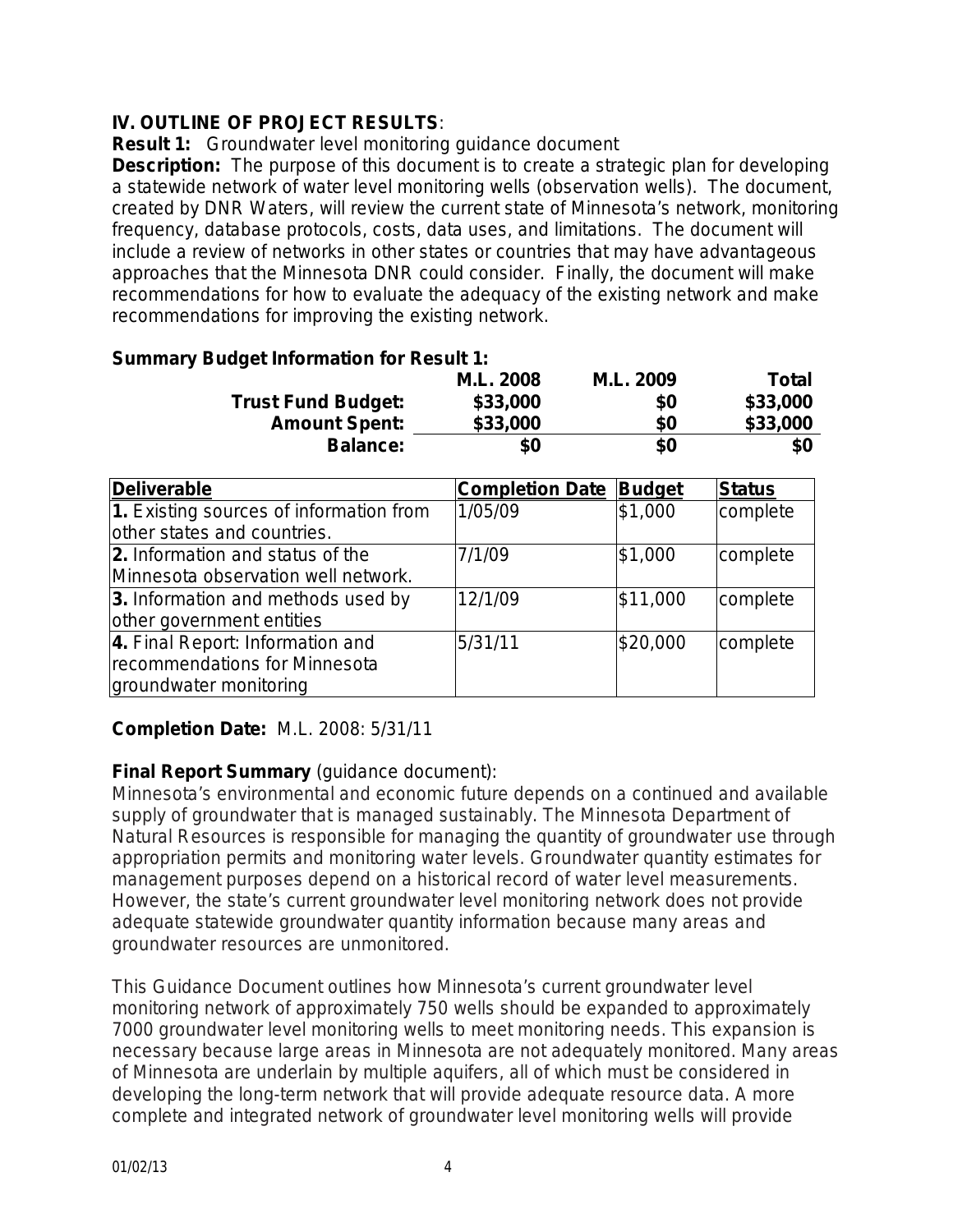stakeholders, local government officials, and groundwater resource managers with the information needed to:

- Understand the status of groundwater quantity throughout the state
- Formulate management responses to changing water levels
- Plan for the future based on current scientific data

This document is intended to provide the DNR with a guide to build the backbone network that will support the state's current and future groundwater level monitoring information needs. Network wells will become long-term assets used to fully understand, manage, and assess Minnesota's groundwater resources. As described in this document, this is an unprecedented expansion project that will vastly improve the understanding of Minnesota's groundwater resources. The envisioned expansion is a very significant undertaking, estimated to require 30 years to complete and cost \$94.7 million. The continued operation and maintenance of the network assets as the network expands is also a significant undertaking, requiring on-going support to acquire, analyze, and interpret groundwater level data and to make the data readily available to a wide variety of users.

The Minnesota groundwater level network as it develops into the future is intended to meet information needs for sustainable management of water resources. The existing network, while limited, provides invaluable data for resource managers; the expanded network will provide greatly improved data resource to understand groundwater system response to change and provide the groundwater quantity data needed to make informed decisions to protect Minnesota's groundwater resource for the future.

**Result 2:** Test drilling, monitoring well installation, sampling, laboratory analysis, water level measurement

**Description:** Monitoring wells (observation wells) will be drilled and completed at 14 locations in the 2008 project area and approximately 10 locations in the 2009 project area. The monitoring well installations will be completed with contracted drilling services hired and coordinated by the DNR. Each location will consist of a two-well nest with a deep well completed in the lowermost bedrock aquifer (Mt. Simon Formation), and another well completed in a shallower unconsolidated sand and gravel aquifer. The well nests will be located on public property and completed to depths of approximately 100 to 1000 feet. Drill cuttings (ground-up rock and sediment brought to the surface by the drilling process) will be collected at 5-foot intervals by DNR staff and archived for analysis by the Minnesota Geological Survey. DNR or MGS staff will complete downhole geophysical surveys after the full depth of the deep borehole has been drilled. A reverse circulation/dual rotary drilling method will be used as much as possible to generate high quality drill cuttings. These high quality samples will significantly improve stratigraphic interpretations of glacial and bedrock materials. This drilling method advances an 8 - inch diameter steel casing during the drilling process. The wells will be pumped prior to sampling providing some specific capacity information. The specific capacity test will provide some information regarding the aquifers producing capacity.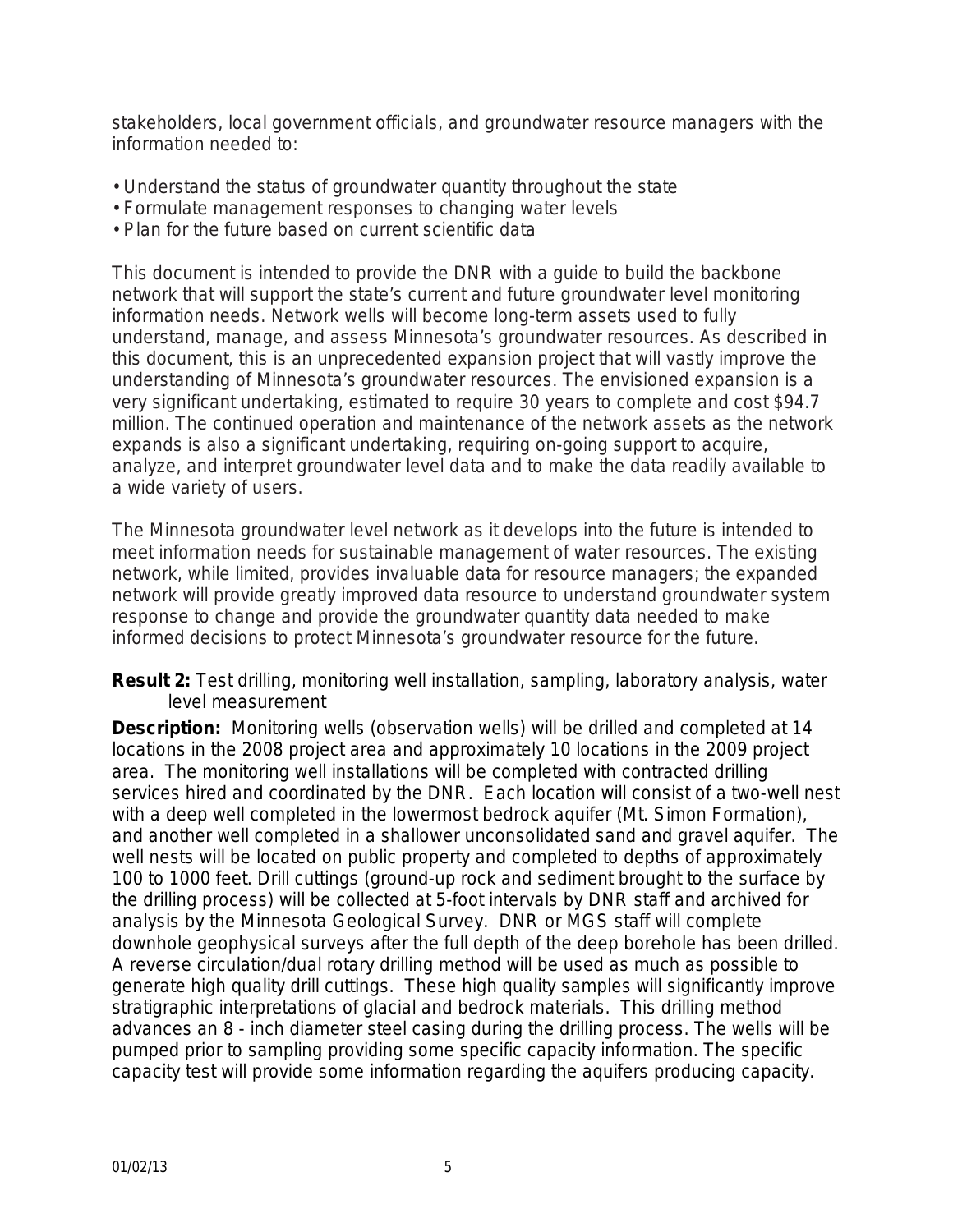Most of the test holes will be completed as 4-inch diameter water level monitoring wells (observation wells) in the lowermost bedrock aquifer (Mt. Simon Sandstone) and shallower aquifers, to help track long-term groundwater level trends. The wells will be sampled by DNR staff for general chemistry, trace elements, tritium, carbon 14 and stable oxygen and deuterium isotopes to determine the residence time of the ground water in the formations. In addition, DNR staff will instrument the wells with continuous water level recording equipment to track short and long term changes in water levels. The chemistry and water level information will help determine the sustainable limitations for future use of this aquifer.

|                                            | M.L. 2008              | M.L. 2009     | <b>Total</b>  |
|--------------------------------------------|------------------------|---------------|---------------|
| <b>Trust Fund Budget:</b>                  | \$861,000              | \$990,325     | \$1,851,325   |
| <b>Amount Spent:</b>                       | \$861,000              | \$990,325     | \$1,851,325   |
| <b>Balance:</b>                            | \$0                    | \$0           | \$0           |
| <b>Deliverable</b>                         | <b>Completion Date</b> | <b>Budget</b> | <b>Status</b> |
| 1. All the drilling sites will have been   | 12/01/08               | \$250,000     | complete      |
| chosen and several of the wells will have  |                        |               |               |
| been installed, instrumented and           |                        |               |               |
| sampled. The drilling logs, geophysical    |                        |               |               |
| logs, flow logs, locations, well           |                        |               |               |
| construction diagrams, and water level     |                        |               |               |
| data from the wells that have been         |                        |               |               |
| installed by this date will be available.  |                        |               |               |
| 2. Same as above with several more         | 7/1/09                 | \$250,000     | complete      |
| sites completed (M.L. 2008)                |                        |               |               |
| 3. Same as above with several more         | 12/1/09                | \$250,000     | complete      |
| sites completed (M.L. 2008). Sites have    |                        | (2008)        |               |
| been chosen for M.L. 2009 and              |                        | \$250,000     |               |
| contractor bidding, SHPO reviews and       |                        | (2009)        |               |
| access permission requests are             |                        |               |               |
| underway. Several of the wells will have   |                        |               |               |
| been installed.                            |                        |               |               |
| 4. All the monitoring wells will have been | 7/1/10                 | \$37,000      | complete      |
| installed, instrumented, and sampled.      |                        | (2008)        |               |
| During the remaining one-year period       |                        | \$300,000     |               |
| The data loggers will downloaded and       |                        | (2009)        |               |
| maintained on a regular basis.             |                        |               |               |
| Remaining data compilation and             |                        |               |               |
| interpretation will continue and creation  |                        |               |               |
| of final report will begin (M.L. 2008).    |                        |               |               |
| Several more well nests for the M.L.       |                        |               |               |
| 2009 will have been completed and          |                        |               |               |
| associated data loggers installed.         |                        |               |               |
| 5. Same as above with more data            | 12/1/10                | \$37,000      | complete      |
| compilation and progress toward            |                        | (2008)        |               |
| completion of final report (M.L. 2008).    |                        | \$300,000     |               |

### **Summary Budget Information for Result 2:**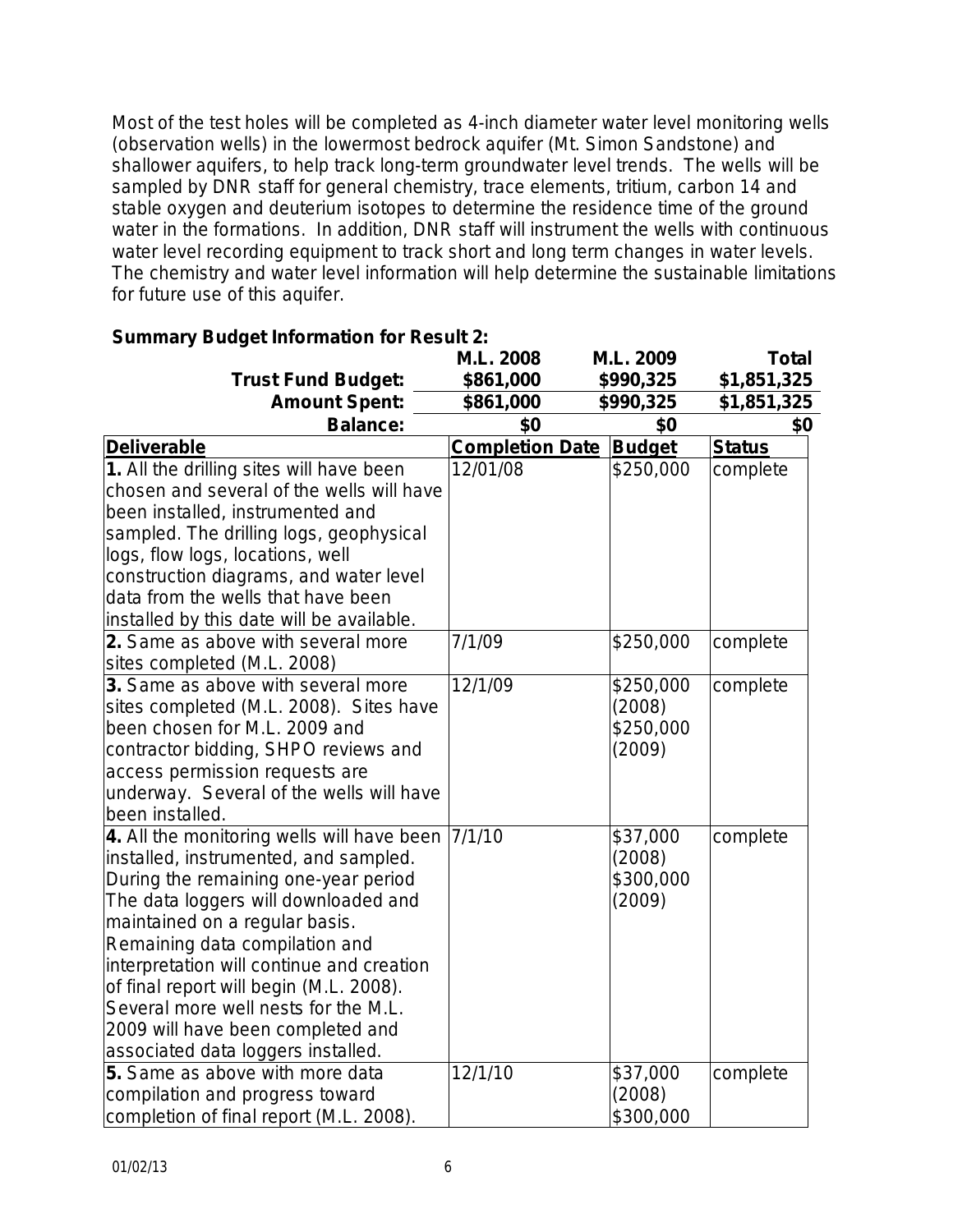| All of the well nests will have been       |         | (2009)   |          |
|--------------------------------------------|---------|----------|----------|
| completed, associated data loggers         |         |          |          |
| installed, and water samples collected     |         |          |          |
| and submitted for lab analysis (M.L.       |         |          |          |
| 2009).                                     |         |          |          |
| 6. Project completion (M.L. 2008) and      | 6/30/11 | \$37,000 | complete |
| final report to include maps summarizing   |         | (2008)   |          |
| thickness and extent of Mt. Simon          |         | \$33,750 |          |
| aquifer in project area. Interpretation of |         | (2009)   |          |
| collected water level data and chemistry   |         |          |          |
| and implications for sustainable use of    |         |          |          |
| Mt. Simon aquifer. Recommendations for     |         |          |          |
| future investigations and/or monitoring.   |         |          |          |
| Routine downloading of data loggers,       |         |          |          |
| data compilation, interpretation and       |         |          |          |
| report preparation (M.L. 2009)             |         |          |          |
| 7. Routine downloading of data loggers,    | 7/1/11  | \$33,750 | complete |
| data compilation, interpretation and       |         | (2009)   |          |
| report preparation (M.L. 2009)             |         |          |          |
| 8. Same as above (M.L. 2009)               | 12/1/11 | \$33,750 | complete |
|                                            |         | (2009)   |          |
| 9. Project completion (M.L. 2009) and      | 6/30/12 | \$39,075 | complete |
| final report to include maps summarizing   |         | (2009)   |          |
| thickness and extent of Mt. Simon          |         |          |          |
| aquifer in project area integrated with    |         |          |          |
| 2008 project results. Report will include  |         |          |          |
| interpretation of collected water level    |         |          |          |
| data and chemistry and implications for    |         |          |          |
| sustainable use of Mt. Simon aquifer.      |         |          |          |
| Recommendations for future                 |         |          |          |
| investigations and/or monitoring.          |         |          |          |

**Completion Date M.L. 2008:**6/30/11 **M.L. 2009:** 6/30/12

### **M.L. 2008 Final Report Summary:**

Drilling, well installation, groundwater sampling, and data logger installations have been completed at all the 2008 project sites (Phase 1) for a total of 27 wells at 14 sites in 5 counties. All wells drilled have been mud logged and gamma logged. In addition, rock and sediment samples have been sent to the Minnesota Geological Survey for analysis. The wells were sampled for chemical constituents such as tritium and carbon-14 that helped determine the residence time or age of the groundwater in this aquifer and overlying aquifers. The wells were also instrumented with equipment to continuously record groundwater levels.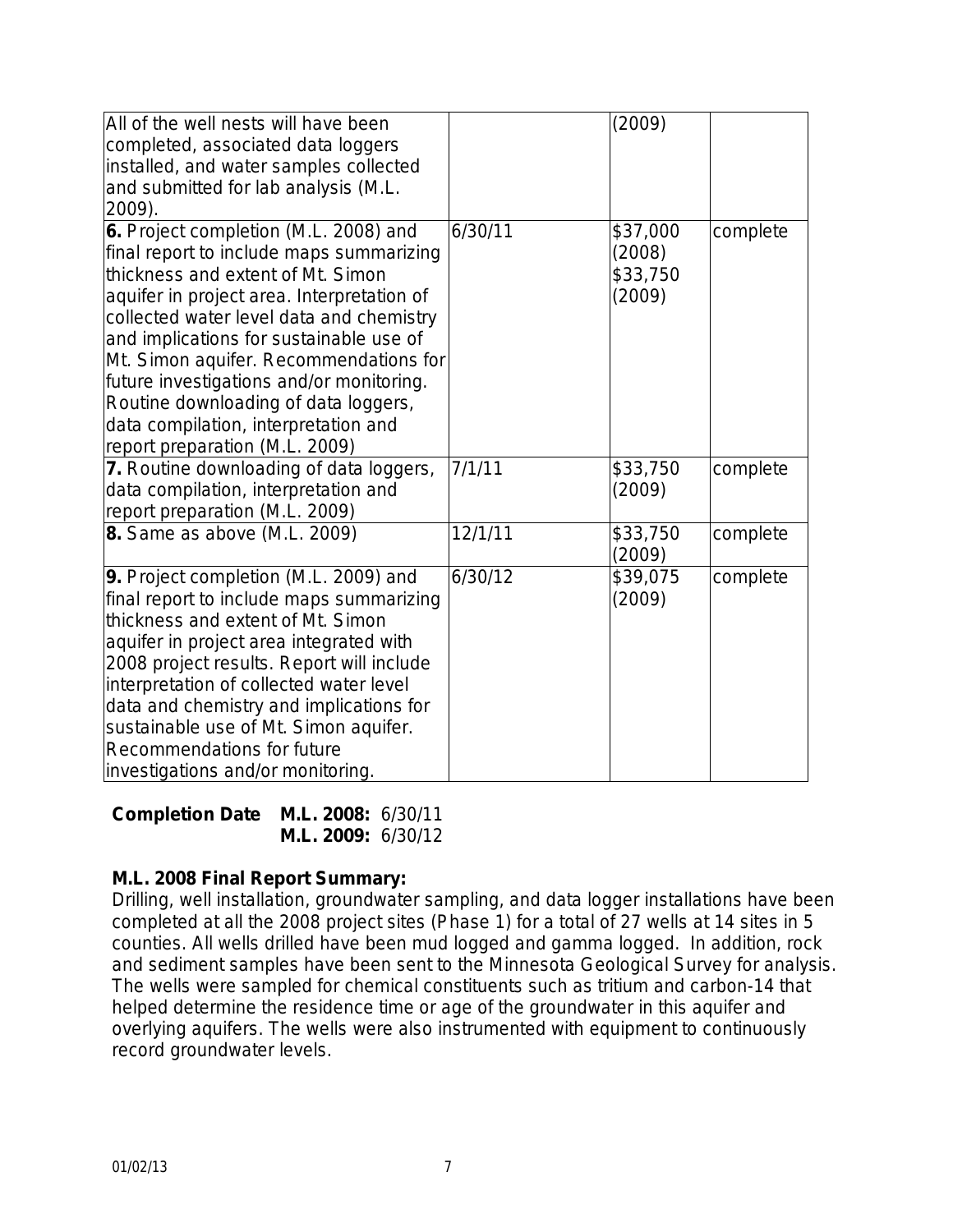### **M.L. 2009 Final Report Summary:**

A total of seven Mt. Simon Sandstone observation wells and nine wells in other geologic units were drilled and completed at 10 locations in five counties. Staff from the Minnesota DNR Ecological and Water Resource Division coordinated the installation of these wells. . All wells drilled have been mud logged and gamma logged. In addition, rock and sediment samples have been sent to the Minnesota Geological Survey for analysis. Drilling in the northern portion of the investigation area (Phase 2) began in the fall of 2009. The wells are completed in the Mt. Simon and Hinckley sandstones, the Fond du Lac Formation, and shallower units on public property in the project area to depths of 100 feet to 695 feet. The wells were sampled for chemical constituents such as tritium and carbon-14 that helped determine the residence time or age of the groundwater in this aquifer and overlying aquifers. The wells were also instrumented with equipment to continuously record groundwater levels.

**Result 3 (to be completed by the MGS who will be providing separate work program updates):** Initiate Part A County Geologic Atlases for Blue Earth, Nicollet, and Sibley Counties. Note: all components listed below may not be completed within the time frame and budget of this project, but substantial progress in all three counties is anticipated.

**Result 4 (to be completed by the MGS):** MGS support for DNR Drilling Program **Description:** MGS will process, examine, interpret, and archive samples from the DNR test drilling. MGS will also conduct downhole geophysical logging of selected test holes to observe aquifer properties.

**Result 5 (to be completed by the MGS):** Production and Printing of the Benton and Chisago County Geologic Atlases

### **Result 6: Acceleration of County Geologic Atlas Part B reports.**

**Description:** Initiate and complete the Benton and Chisago county geologic atlas Part B projects. Support initiation of three (Carlton, McLeod, Carver) and completion of four (Todd, Carlton, McLeod, Carver) county geologic atlas Part B projects. Progress on Part B atlas development includes ground water sample collection and analysis; geophysics field data collection and analysis; aquifer mapping and technical analysis of ground water systems. Publication of Part B atlas reports include preparation and printing of the County Geologic Atlases, Part B and delivery of printed reports to county; preparation and delivery of Part B materials to MGS for DVD version of each, along with geographic information system (GIS) files, database files, pdfs, and additional digital products. Digital products will be posted on DNR webspace.

### **Summary Budget Information for Result 6:**

|                           | <b>M.L. 2008</b> | M.L. 2009 | <b>Total</b> |
|---------------------------|------------------|-----------|--------------|
| <b>Trust Fund Budget:</b> | \$0              | \$884,675 | \$884,675    |
| <b>Amount Spent:</b>      | \$0              | \$706,934 | \$706,934    |
| <b>Balance:</b>           | \$0              | \$177,741 | \$177,741    |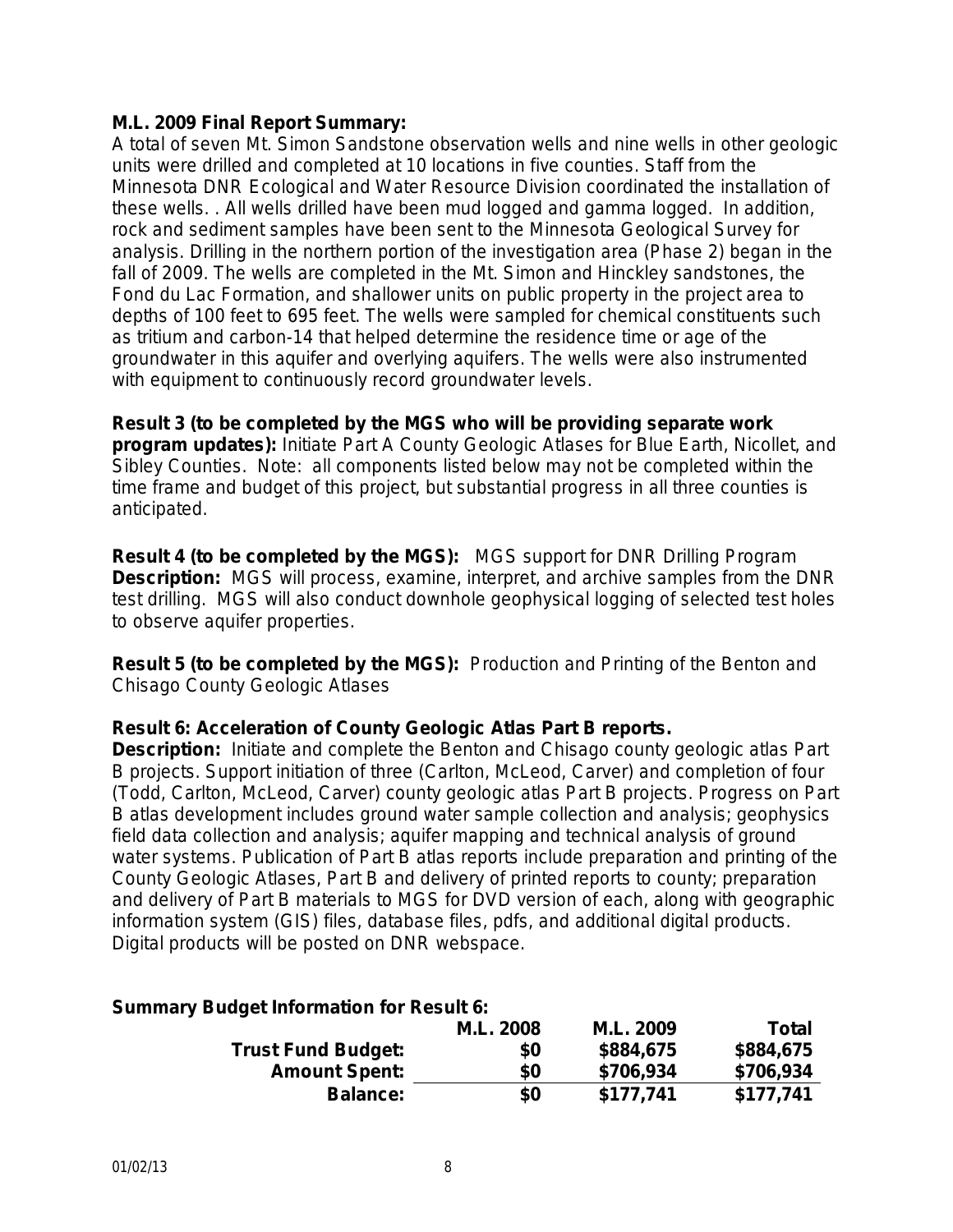| Deliverable                                                                                                                                                                                                                                                                               | <b>Completion Date</b> | <b>Budget</b> | <b>Status</b>                                                |
|-------------------------------------------------------------------------------------------------------------------------------------------------------------------------------------------------------------------------------------------------------------------------------------------|------------------------|---------------|--------------------------------------------------------------|
| 1. Additional staff hired (2 hydrologists;<br>research analyst; half-time editor) to<br>support additional atlas projects to be<br>developed and completed during the<br>project. Support continuation of ongoing<br>projects: Todd County. Support<br>publication of Todd County Part B. | 12/01/09               | \$205,333     | complete                                                     |
| 2. Support continuation of ongoing work.<br>Start Benton, and Chisago counties.<br>Support start of Carlton, McLeod, and<br><b>Carver Counties.</b>                                                                                                                                       | 7/1/10                 | \$153,333     | complete                                                     |
| 3. Continue ongoing projects.                                                                                                                                                                                                                                                             | 12/1/10                | \$123,333     | complete                                                     |
| 4. Continue ongoing projects. Support<br>publication of Carlton County Part B.                                                                                                                                                                                                            | 7/1/11                 | \$147,333     | complete                                                     |
| 5. Continue ongoing projects. Support<br>publication of Part B for McLeod and<br><b>Carver counties</b>                                                                                                                                                                                   | 12/1/11                | \$133,334     | complete                                                     |
| 6. Publish Part B for Benton and Chisago 6/30/12<br>counties.                                                                                                                                                                                                                             |                        | \$122,009     | <b>Benton</b><br>published;<br>Chisago<br>85-90%<br>complete |

# **Completion Date M.L. 2009:** 6/30/12

# **M.L. 2009 Final Report Summary:**

Four additional staff were hired to accelerate completion of County Geologic Atlases, Part B. These personnel included two hydrologist 2's, an Information Officer 2 (editor), and a Research Analyst (GIS). During the final six months of the project, a temporary hydrologist 1 was hired to assist water sample collection for three projects. By the end of the project three Part B atlases were published, including Todd, Carlton, and Benton. Six Part B atlases were initiated, including Chisago, McLeod, Carver, Blue Earth, Nicollet, and Sibley, substantially meeting the project acceleration goal. Each project includes ground water sample collection and analysis; geophysics field data collection and analysis (if needed); technical analysis of ground water systems and groundwater flow; assembly of available data describing aquifer properties and water use; and preparation of interpretive maps of aquifer pollution sensitivity. At the completion of each Part B project a report is published describing aquifers, groundwater conditions, natural water chemistry, groundwater age-dating, and pollution sensitivity. A substantial balance for Result 6 is the result of delayed initial hires for three staff; in two cases, multiple interviews were required to identify viable candidates. One of the hydrologists that was hired was released from state service after six months and the vacancy could not be filled for nine months. This resulted in a delay in project and report preparation work, with the result that not all the planned publication budget could be used. The three-week state shut-down in July 2011 also contributed to the unspent balance.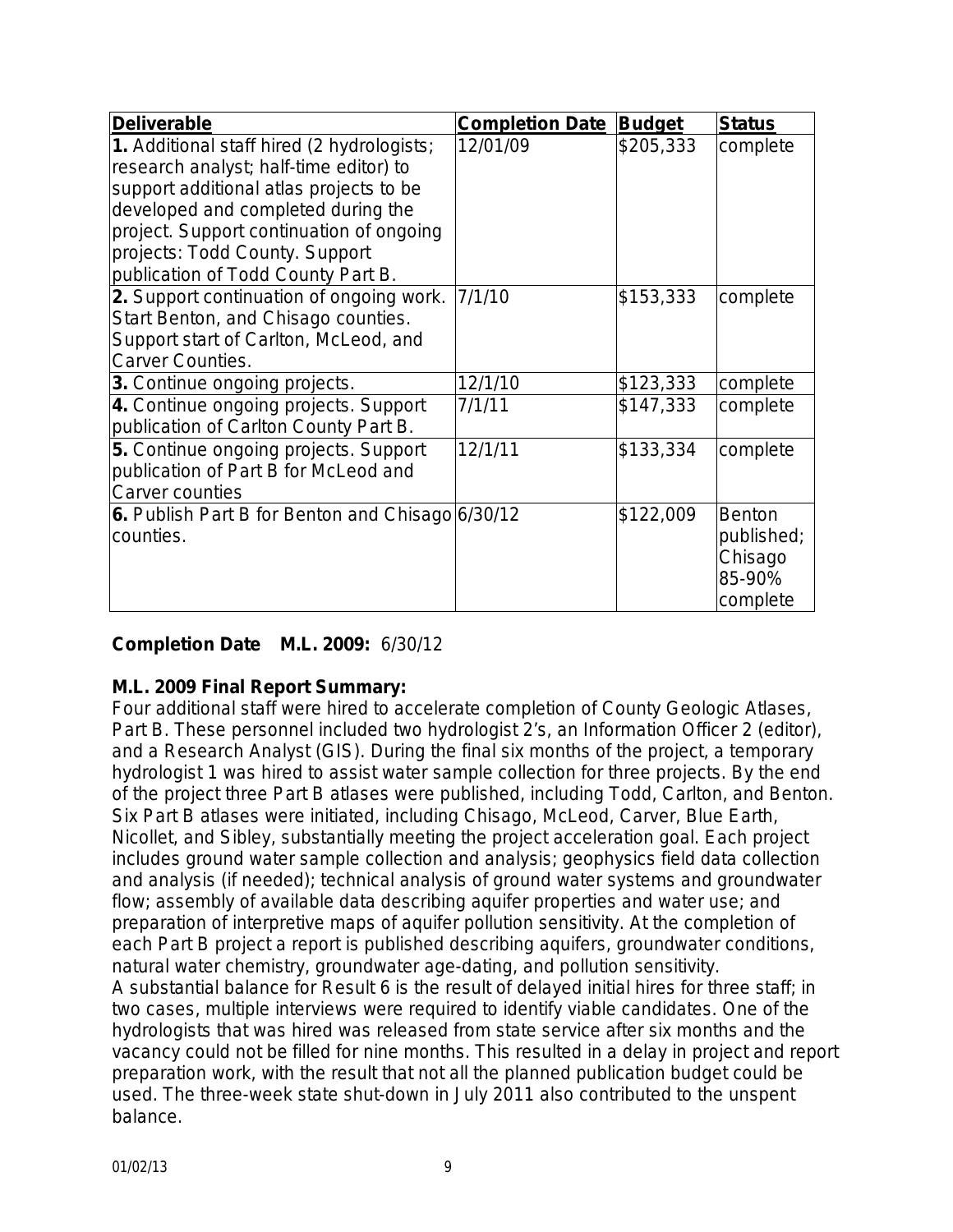# **V. TOTAL TRUST FUND PROJECT BUDGET:**

| M.L. 2008                                                       |             |
|-----------------------------------------------------------------|-------------|
| <b>DNR Staff or Contract Services:</b>                          |             |
| Hydrologist 3, unclassified, 1.0 FTE x 2years (results 1 and 2) | \$132,000   |
| Drilling contractors                                            | \$694,474   |
| Laboratory analysis of 30 ground water samples                  |             |
| tritium, deuterium and 18 oxygen                                | \$7,989     |
| Archeological site assessment (SHPO)                            | \$6,799     |
| <b>DNR Equipment:</b>                                           |             |
| Down-hole geophysical logging tool (gamma, magnetic induction)  | \$0         |
| Field computer                                                  | \$4,267     |
| Submersible sample pump, reel, tubing and cable                 |             |
| (or contracted sampling services)                               | \$8,645     |
| Continuous water level monitoring equipment                     |             |
| for 27 wells                                                    | \$18,298    |
| <b>DNR Other:</b>                                               |             |
| Overnight expenses                                              | \$9,253     |
| Mileage                                                         | \$9,835     |
| <b>Supplies</b>                                                 | \$2440      |
| <b>SUBTOTAL DNR PROJECT BUDGET:</b>                             | \$894,000   |
| <b>SUBTOTOTAL MGS (see MGS WP) PROJECT BUDGET:</b>              | \$706,000   |
| TOTAL TRUST FUND PROJECT BUDGET:                                | \$1,600,000 |
| M.L. 2009                                                       |             |
| <b>DNR Staff or Contract Services (Result 2):</b>               |             |
| Hydrologist 3, unclassified, 1.0 FTE x 2years                   | \$110,092   |
| Drilling contractors                                            | \$812,151   |
| Laboratory analysis of 17 ground water samples                  |             |
| cations, anions, trace elements, tritium, stable isotopes, and  |             |
| 14 carbon                                                       | \$33,236    |
| Archeological site assessment (SHPO)                            | \$5,325     |
| Well pumping equipment for aquifer tests and sampling           | \$5,896     |
| <b>DNR Staff or Contract Services (Result 6):</b>               |             |
| Hydrologist 2, unclassified. 2.0FTE x 2.5 years                 | \$302,275   |
| Hydrologist 1, unclassified, 1.0FTE x 0.5 years                 | \$14,000    |
| Rotosonic core drilling - MGS                                   | \$50,000    |
| Research Analyst (GIS), unclassified 1.0 FTE x 2.5 years        | \$158,600   |
| Information Officer 2, unclassified 1.0 FTE x 2.5 years         | \$160,600   |
| GIS training for 3 new hires (2-Hydrogeologist 2's, 1-Research  |             |
| Analyst (GIS)                                                   | \$763       |
| Printing                                                        | \$38,000    |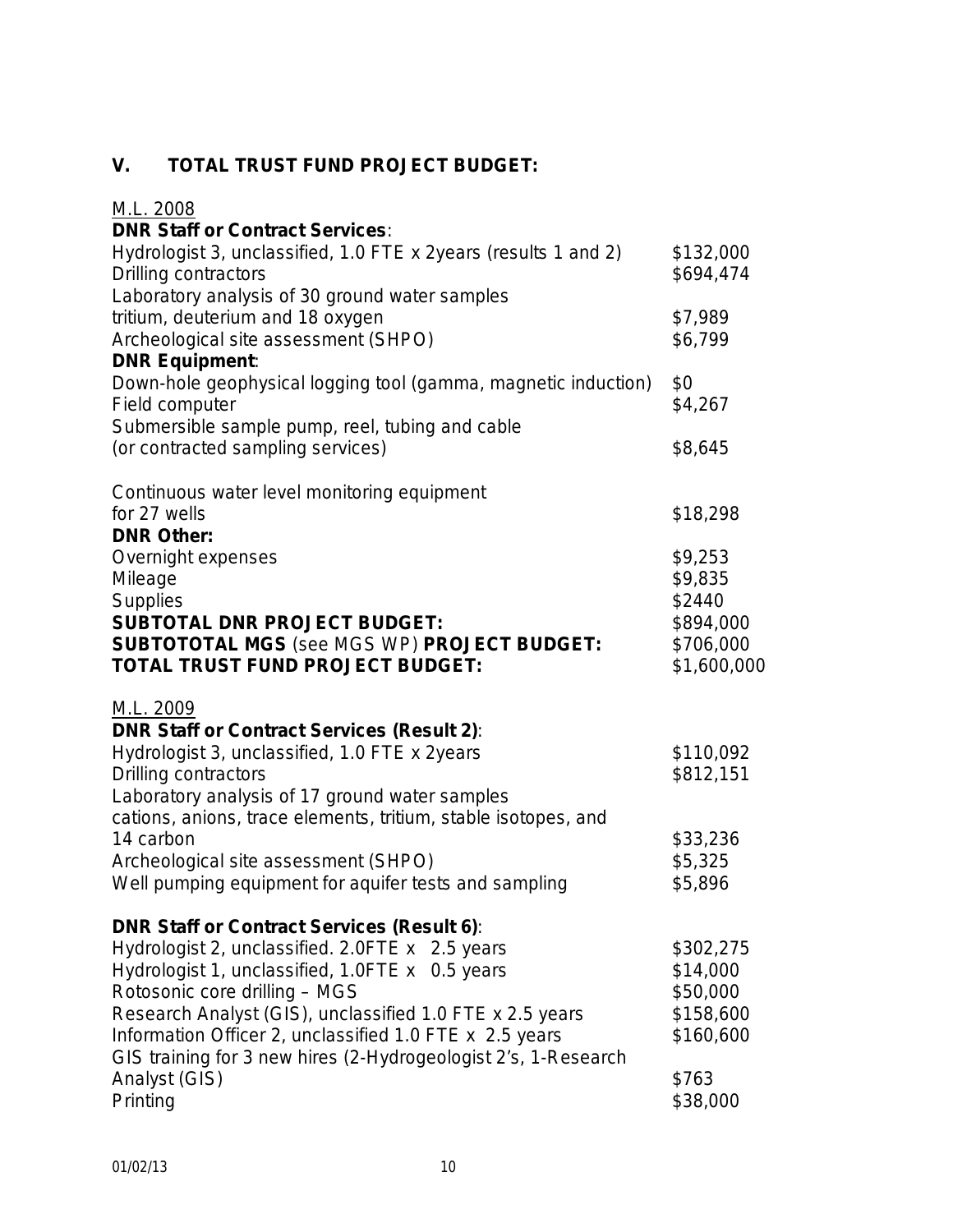| Laboratory analysis of 80 groundwater samples/county for<br>cations, anions, trace elements, tritium and several |             |
|------------------------------------------------------------------------------------------------------------------|-------------|
| 14 C                                                                                                             | \$133,000   |
| <b>DNR Equipment:</b>                                                                                            |             |
| (Result 2):                                                                                                      |             |
| Continuous water level monitoring equipment                                                                      |             |
| for 17 wells                                                                                                     | \$12,003    |
| (Result 6):                                                                                                      |             |
| <b>Three GIS Workstations</b>                                                                                    | \$5,672     |
| <b>DNR Other:</b>                                                                                                |             |
| (Result 2)                                                                                                       |             |
| Overnight expenses                                                                                               | \$4,976     |
| Mileage                                                                                                          | \$4,759     |
| <b>Supplies</b>                                                                                                  | \$1,887     |
| (Result 6)                                                                                                       |             |
| Overnight expenses (70 days @ \$100/day)                                                                         | \$6,126     |
| Mileage $(4,167 \text{ miles} \textcircled{2} \text{ $3.48/mile})$                                               | \$4,000     |
| <b>Supplies</b>                                                                                                  | \$11,639    |
| <b>SUBTOTAL DNR PROJECT BUDGET:</b>                                                                              | \$1,875,000 |
| <b>SUBTOTOTAL MGS (see MGS WP) PROJECT BUDGET:</b>                                                               | \$820,000   |
|                                                                                                                  |             |

**TOTAL TRUST FUND PROJECT BUDGET (2009):** \$2,695,000

# **Explanation of Capital Expenditures Greater Than \$3,500 (2008):**

### Down-hole geophysical logging tool (gamma, magnetic induction)

This tool is essential for any borehole subsurface investigation. The tool measures the natural gamma radiation and electrical conductivity (or resistivity) of the various downhole formations. A continuous profile of these downhole properties is created from this data that allows the geologist to determine what types of sediment (sand, silt, clay) or layers of bedrock sandstone, shale etc.) exist at that location. Formations have characteristic profiles that aid in their identification and correlation. The physical properties of the aquifers (porosity and permeability) can also be estimated from this data. The use of this tool requires supporting equipment (truck, winch, cable computer, software) that the DNR currently possesses. At the end of this project this equipment will continue to be used as part of the DNR ground water level monitoring program and other related activities.

### Field computer

Downloading the data from the data loggers requires regular use of a portable computer that can be used under all types of weather conditions and can survive occasional drops and bumps. This is a special laptop computer that has been manufactured to withstand moisture and shocks that would destroy other laptops. The extra toughness increases the cost compared to a standard laptop but we consider it essential for protecting our priceless data.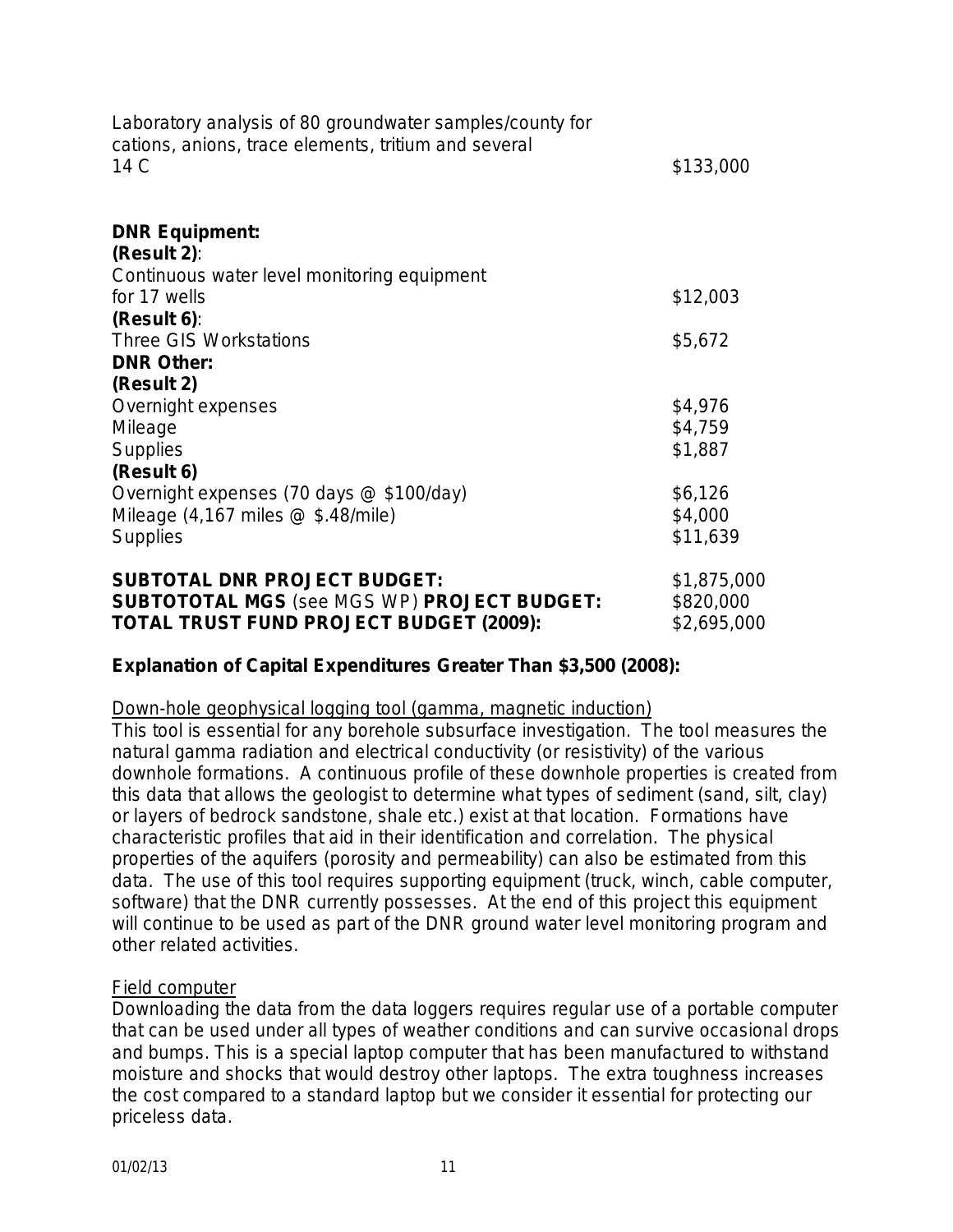# Submersible sample pump, reel, tubing and cable

One of the objectives of this project is to characterize the ground water residence time of the Mt. Simon aquifer through laboratory analysis of ground water samples. This data will represent an essential component for understanding the recharge characteristics of this aquifer and limits for sustainable use. Many of the ground water samples will be collected from depths greater than 50 feet below ground surface, which requires the use of a submersible pump. At the end of this project this equipment will continue to be used as part of the DNR county geologic atlas program and other related activities.

### Continuous water level monitoring equipment for project wells

Another method for understanding the recharge characteristics of this aquifer and limits for sustainable use is to track water levels continuously over an extended time period. Fluctuations in water levels not caused by nearby pumping might be evidence of aquifer recharge. Tracking water levels with dedicated equipment is efficient and creates scientifically valid information versus manually gathering this data on a much less frequent basis. At the end of this project this equipment will probably remain on all the wells for water level data acquisition as part of the DNR ground water level monitoring program.

### **Explanation of Capital Expenditures Greater Than \$3,500 (2009):**

GIS Workstations for three new atlas projects hires

Ordinary desktop computers do not have sufficient memory, hard drive, or graphics card capability to meet the intensive GIS needs of the hydrologist or GIS positions. The delayed hire will cover the costs. Software is departmental standard software. These computers will continue to be used as GIS workstations for future County Geologic Atlas projects.

# **VI. OTHER FUNDS & PARTNERS/ PROJECT STRATEGY:**

### **A. Project Partners**

### M.L. 2008

Minnesota Geological Survey, total from appropriation \$706,000 Nicollet County (well location verification) in-kind contribution Blue Earth County (well location verification) in-kind contribution Sibley County (well location verification) in-kind contribution

M.L. 2009

| Minnesota Geological Survey, total from appropriation | \$820,000            |
|-------------------------------------------------------|----------------------|
| Anoka County (well location verification)             | in-kind contribution |
| Wright County (well location verification)            | in-kind contribution |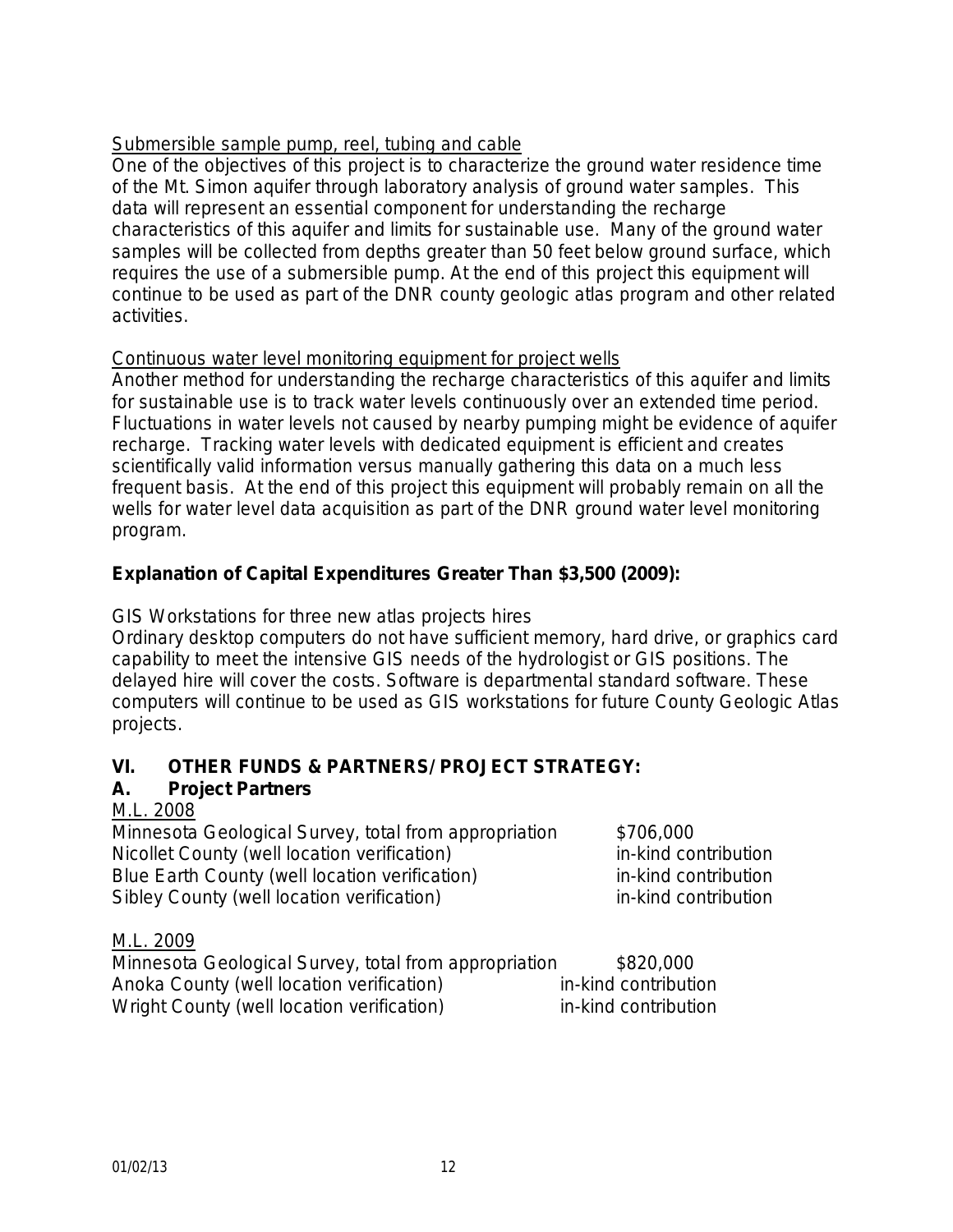# **B. Other Funds proposed to be spent during the Project Period (2008 and 2009):**

The report from Result 1 (Groundwater level monitoring guidance document) will be reviewed and edited by several senior staff at the DNR and other state and federal agencies. The project will be managed by existing DNR staff with salary paid through the general fund.

Result 6 (Acceleration of county geologic atlas Part B reports) will be supported by existing DNR staff with salary paid through the general fund. The project will be managed by existing DNR staff with salary paid through the general fund.

**C. Spending History (2008 and 2009):**LCMR provided funds for the Mankato State University, Water Resource Center to create and publish geologic atlases in the project area covered by this work plan.

# **D. Time:**

# **E. Project Impact and Long-term Strategy (2008 and 2009):**

This project will create both short and long-term benefits for the people and natural resources of the region. The information generated by this project will be immediately useful to water management scientists, planners, drillers, consultants, industrial users, and municipal officials for understanding and assessing local ground water conditions for protection and wise use. Atlas acceleration funds are part of a long-term plan to complete country geologic atlases for the entire state.

# **VII. DISSEMINATION**:

The reports from this project have been available on the DNR website since the summer of 2012. The Mt. Simon project was presented as a poster at the Midwest Groundwater Association meeting in Minneapolis in October 2012. We are currently producing a short (15 minute) video highlighting some of the results of the project for presentation at future meetings and for general viewing on the internet. In addition, a summary of the project will be submitted to the Minnesota Groundwater Association for inclusion in the quarterly newsletter.

The well log and well construction information is currently available in the project report and the Minnesota Department of Health County Well Index (http://mdhagua.health.state.mn.us/cwi/cwiViewer.htm). The wells have become part of the DNR observation well network. Water level data is currently available at: [http://climate.umn.edu/ground\\_water\\_level/](http://climate.umn.edu/ground_water_level/)

Publication of Part B atlas reports include preparation and printing of the County Geologic Atlases, Part B, and delivery of printed reports to the county; preparation and delivery of Part B materials to MGS for inclusion in a DVD version of each completed project that incorporates geographic information system (GIS) files, database files, pdfs, and additional digital products. When each atlas Part B is completed a training workshop for the county and local users is held to explain the results and how the maps, data, and other information can be used to assist local water resource programs. To reach other users and audiences program staff contributed newsletter articles and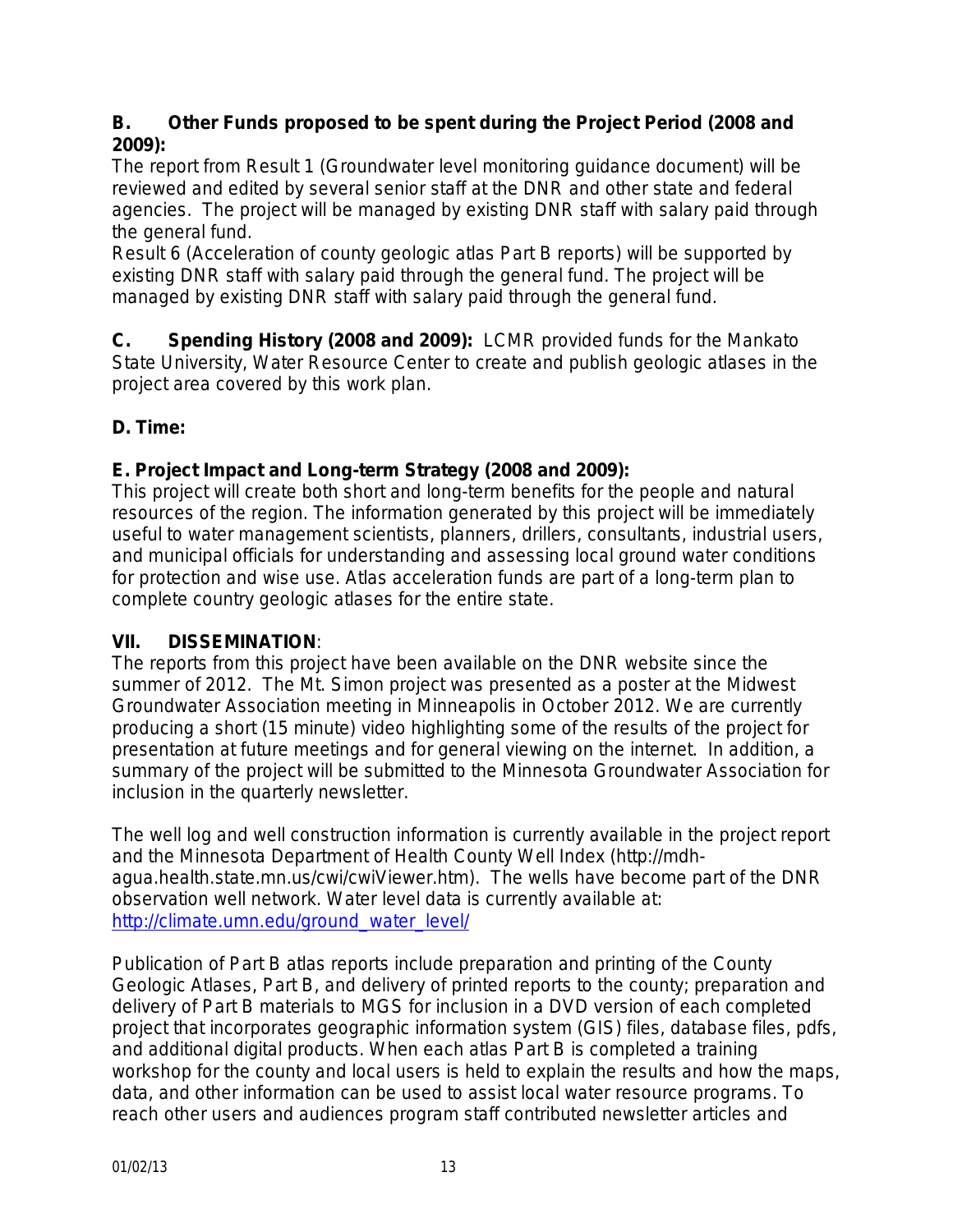presented talks and posters at conferences. Completed digital products are posted on DNR webspace at

[http://www.dnr.state.mn.us/waters/groundwater\\_section/mapping/status.html](http://www.dnr.state.mn.us/waters/groundwater_section/mapping/status.html) . Printed reports are available for sale through MGS Map Sales at <http://www.mngs.umn.edu/mapsales.html> .

### **VIII. REPORTING REQUIREMENTS:**

**Periodic work program progress reports will be submitted not later than** 12/1/08, 7/1/09, 12/1/09, 7/1/10, 12/1/10, 7/1/11, 12/1/11, 6/30/12

### **IX. RESEARCH PROJECTS:**